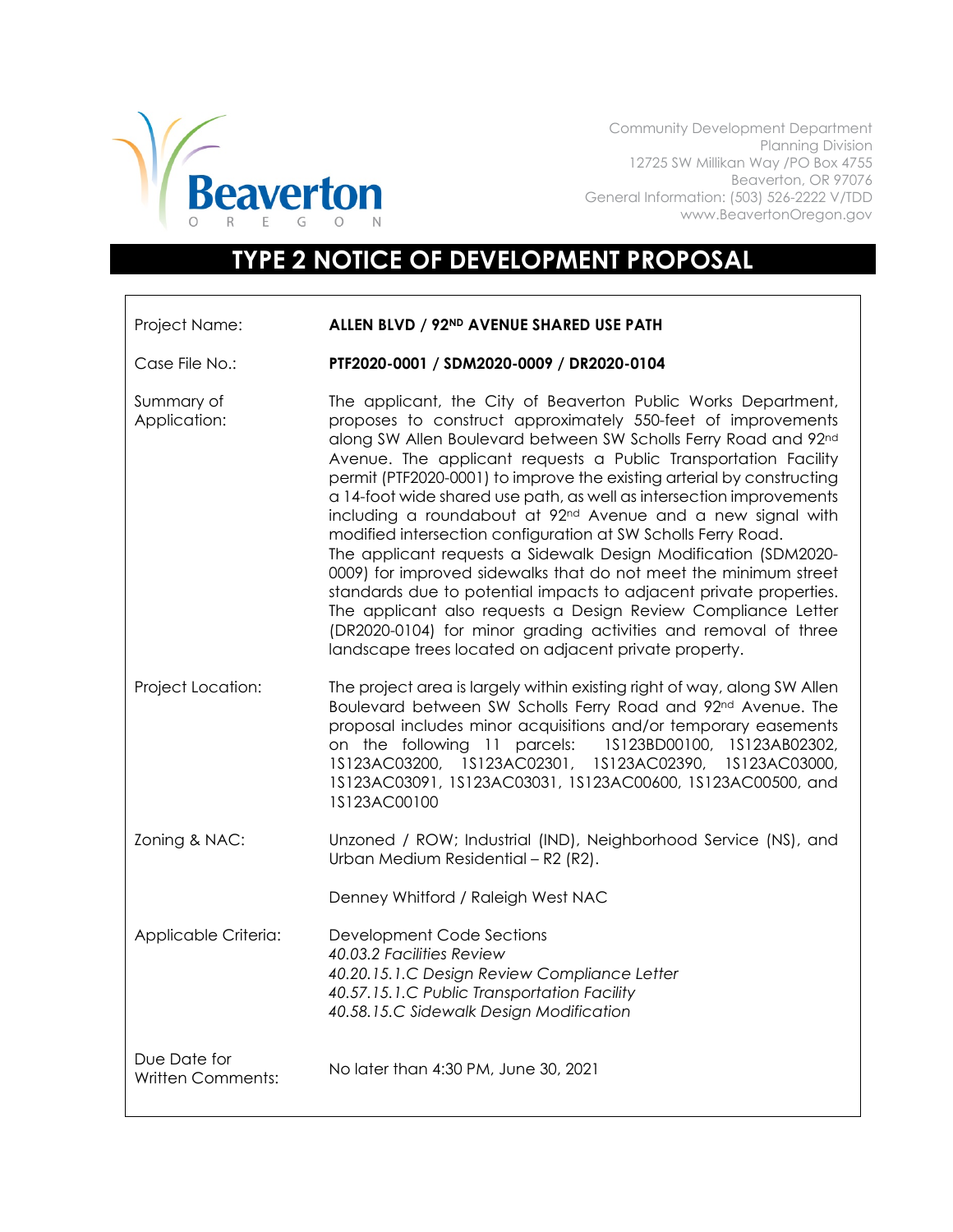| <b>Facilities Review</b><br>Com. Mtg. Date: | Wednesday, June 30, 2021                                                                                                                                                                                                                                          |
|---------------------------------------------|-------------------------------------------------------------------------------------------------------------------------------------------------------------------------------------------------------------------------------------------------------------------|
|                                             | The Facilities Review Committee will forward a recommendation of<br>action on the proposed development to the Director. The Director<br>will issue a written decision approximately fourteen (14) calendar<br>days after the Facilities Review Committee meeting. |
| <b>Staff Contact:</b>                       | Kate McQuillan, Senior Planner, (503) 526-2427<br>kmcquillan@BeavertonOregon.gov                                                                                                                                                                                  |

NOTE: *The City of Beaverton has declared a State of Emergency due to COVID-19 and the Community Development Division is closed to the public until further notice. The Community Development Department is evaluating temporary changes to processes and procedures to respond appropriately to the COVID-19 State of Emergency, and is committed to ensuring that the land use review process continues to fulfill the requirements of state and local law while protecting the health and wellbeing of the community.* 

During this State of Emergency, staff strongly encourages you to submit any testimony comments or questions via email to the project Planner. Written comments on the above development proposal may also be mailed to the Current Planning Division, at PO Box 4755, Beaverton, OR 97076. Written comments, either emailed or mailed, on the above development proposal shall be received no later than 5:00 p.m. on Wednesday, June 30, 2021. Please reference the Case File Number and Project Name in your written comments and include your mailing address if you wish to receive a copy of the decision. Failure to raise an issue or failure to provide statements or evidence with sufficient specificity to afford the decision-making authority an opportunity to respond to such issue, may preclude appeal to the Land Use Board of Appeals on that issue.

A copy of the pre-application conference comments, all documents and evidence submitted by or on behalf of the applicant, and applicable criteria are available for review on the City's website [\(http://apps.beavertonoregon.gov/DevelopmentProjects/\)](http://apps.beavertonoregon.gov/DevelopmentProjects/), or by contacting the project Planner.

The Facilities Review Committee is not a decision-making body but advises the Director on a project's conformity to the technical criteria specified in Section 40.03 of the Beaverton Development Code. The Director will include the Committee's recommendation and findings in the Notice of Decision that is issued following the meeting. The Facilities Review Committee meeting is open to the public, but is not intended for public testimony.

Copies of the staff report will be made available on the City's website or may be purchased at the Planning Division Counter for a reasonable cost. The Director's decision may be viewed at: [http://apps.beavertonoregon.gov/DevelopmentProjects/.](http://apps.beavertonoregon.gov/DevelopmentProjects/)

*Accessibility information: This information can be made available in large print or audio tape upon request. Assistive listening devices, sign language interpreters, or qualified bilingual interpreters can be made available at any public meeting or program with 72 hours advance notice. To request these services, contact Kate McQuillan by calling (503) 526-2427 or email [kmcquillan@beavertonoregon.gov.](mailto:kmcquillan@beavertonoregon.gov)*